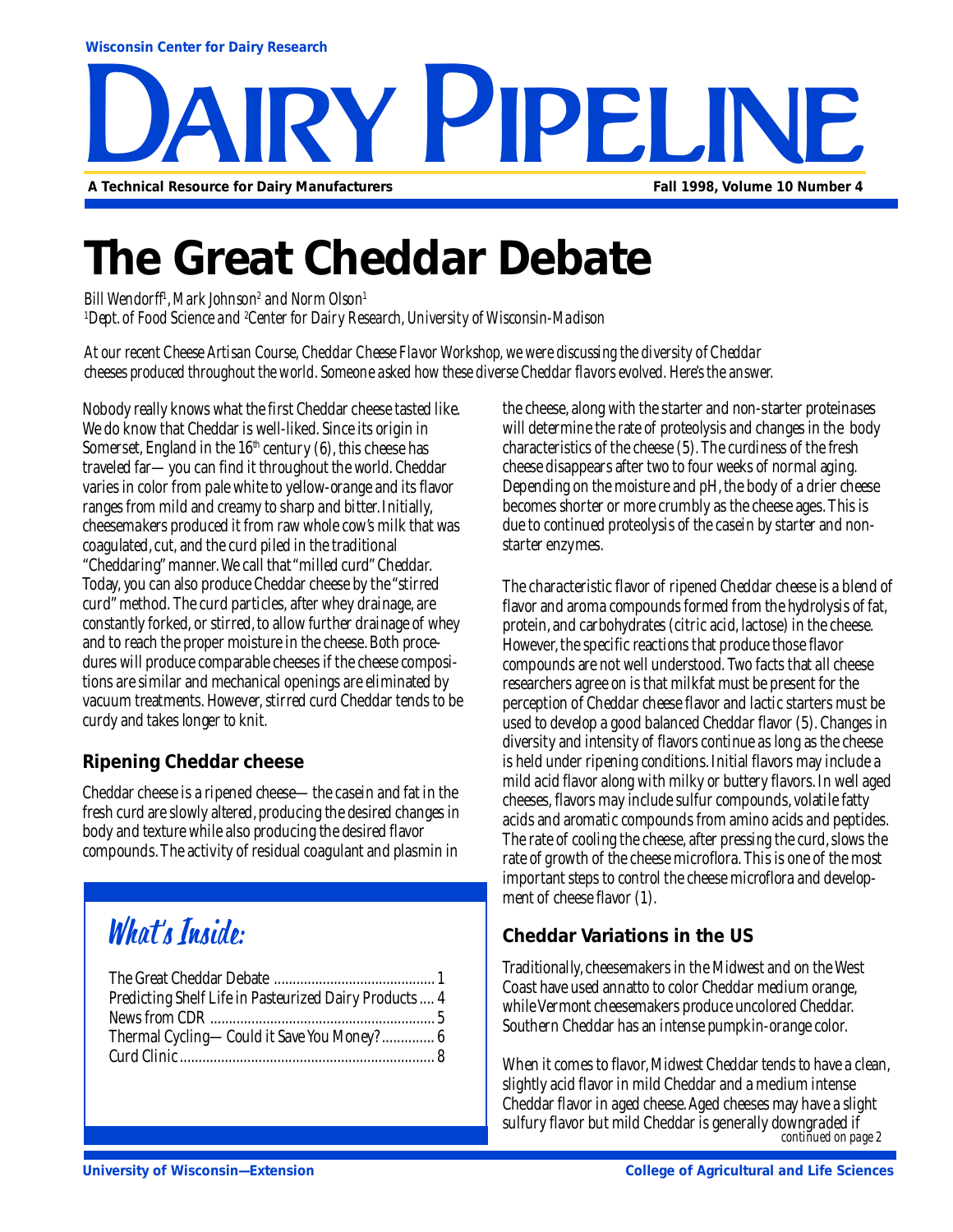### Dairy Pipeline, Fall 1998

#### *continued from page 1*

sulfides are noted. On the other hand, New York and Vermont Cheddars generally have a more intense flavor in both mild and aged cheeses. There is a slight sulfury flavor noted in mild Cheddar and a definite sulfur note in aged cheeses. The New England aged Cheddars also tend to have a sharp acid flavor along with slight rancid and astringent flavor notes.

### **Explaining regional differences**

Some regional differences might be explained by the guidance of Dr. Walter Price at the University of Wisconsin and Dr. Frank Kosikowski at Cornell University and their selection of cultures and make procedures. These early cheese researchers certainly influenced the type of milk typically used for Cheddar cheese manufacture. Dr. Price was an advocate of manufacturing cheese from pasteurized milk while Dr. Kosikowski concentrated on raw milk cheese. With pasteurized milk, Dr. Price noted there was a slight delay in development of Cheddar flavor but there was a reduction in off-flavors from non-starter bacteria (7). This may have set the pattern for Cheddar flavor for Midwest cheese over 50 years ago. On the other hand, raw milk Cheddars produced in the East were certainly influenced by the nonstarter bacteria present in the milk supply (3). These non-starter bacteria tended to produce a wide array of enzymes and flavor compounds that produced more intense and varied flavors. It is probable that low numbers of non-starter bacteria initially benefit developing Cheddar flavor, but high numbers don't (4).

As for Cheddar cheese from the West Coast, the flavor intensity of both mild and aged cheeses tend to be less than what you find in cheeses from both the Midwest and New England. One California dairy official notes that the reason for the mild, clean-flavored Cheddar cheese manufactured on the West Coast is the very low bacterial counts in the raw milk. With the low numbers of non-starter lactic acid bacteria in the cheese, flavors develop slowly.

No matter which region is producing Cheddar cheese, the primary flavor defects when using good quality milk tend to be acid and bitter. These flavor defects are a result of using very active lactic starters that tend to produce high levels of proteases but lack a balanced amount of peptidases to degrade the bitter peptides formed in the cheese. For this reason, many cheesemakers are now using adjunct cultures or debittering enzymes to alleviate this problem.



### *Branch of annatto tree*

### **Coloring cheese**

Cow's milk cheese has a natural yellowish-white color which varies by season. This natural color comes from beta carotene in the feed. Cheesemakers add annatto to cheese to mask the seasonal variation in color, producing a predictable, uniform yellow-orange cheese.

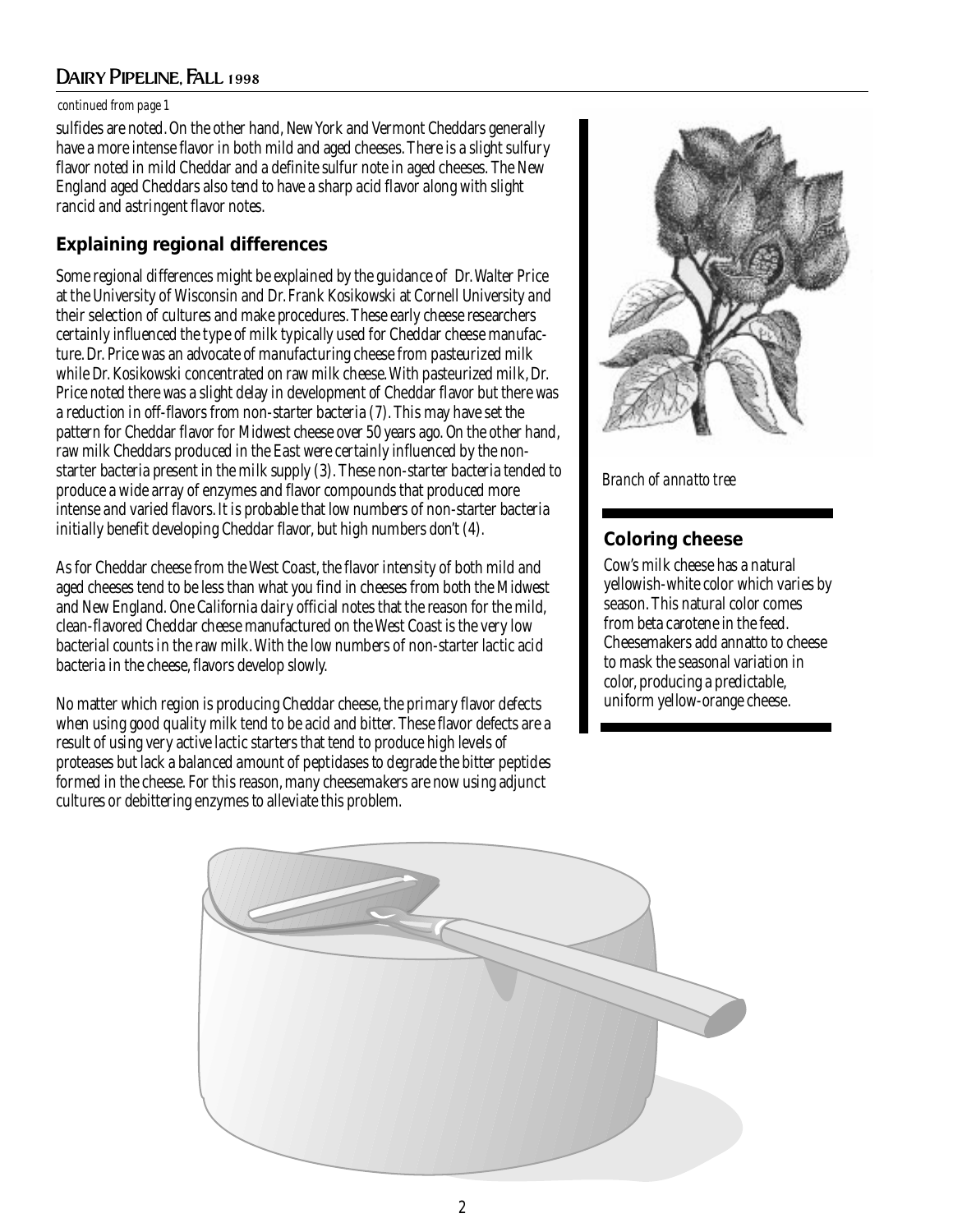### **International Cheddars**

From the Cheddar samples we have seen, it appears that Canadian Cheddar cheeses closely match those from New England. They generally have a slight sulfury note but lack some of the astringency contained in the New England Cheddars. The commercial English Cheddars and New Zealand Cheddars tend to be a bit more acid than US cheeses and they have a slightly shorter body. They usually do not contain any significant sulfury flavor notes in mild or medium aged cheeses. Farmhouse Cheddars from England tend to have a very intense flavor—a barny, unclean flavor developed from the non-starter bacteria present in the raw milk. Steve Jenkins (2) describes a good Farmhouse Cheddar flavor as a combination of "toffee, nuts, apples, hay, and hard-boiled eggs." He also states that the cheese should have a buttery texture and a sweet, grassy aroma.

### **New Technologies**

Cheesemakers are using new adjunct cultures and enzymes to produce a better, or more intense, cheese flavor, and we are seeing a wide variety of results. Since there is a lack of general agreement on what constitutes the ideal Cheddar flavor, the flavors of these new cheeses tend to represent a profile that appeals to consumers in a given region. Generally, those samples that we can identify as being intentionally ripened at an accelerated rate tend to have a greater tendency for slight rancid flavors. This probably is a result of increased lipolytic activity at the higher curing temperatures, combined with the use of adjuncts or the addition of lipase. Some of the samples with added adjunct cultures exhibit less bitterness, but some tend to have brothy flavor notes. Obviously, continued research on improving Cheddar flavors should produce more uniform flavors in cheeses from each region.

### **Cheddar in the Future**

Since nobody knows what the original Cheddar tasted like, we are not sure who is closest to that original Cheddar flavor. Excellent Cheddar cheeses are produced in many different parts of the world—unfortunately, so are many mediocre Cheddars. As we try to improve the flavor of our Cheddar cheeses, will we get closer to the "ultimate Cheddar flavor" or will we value diversity and produce high quality, unique Cheddar that varies by region? Evolving consumer tastes may well dictate that choice.

### **Acknowledgments**

We thank Dr. Vikram Mistry of South Dakota State University and Dr. Art Hill of the University of Guelph for their contributions to this article.

### **References**

1. Fryer, T.F. 1982. The controlled ripening of Cheddar cheese. Proc. 21<sup>st</sup> Int. Dairy Congress, Moscow, Vol. 1, Book 1, p. 485.

2. Jenkins, S. 1996. Cheese Primer. Workman Publ., New York, NY.

3. Kosikowski, F.V., and V.V. Mistry. 1997. Cheese and Fermented Milk Foods, 3rd ed. F.V. Kosikowski, L.L.C., Westport, CT.

4. Lawrence, R.C., J. Gilles and L.K. Creamer. 1983. The relationship between cheese texture and flavour. N.Z. J. Dairy Sci. Technol. 18: 175.

5. Lawrence, R.C., J. Gilles and L.K. Creamer. 1993. Cheddar cheese and related dry-salted cheese varieties. Pages 1-38 *in* Cheese: Chemistry, Physics and Microbiology, 2nd ed. P.F. Fox, ed. Chapman & Hall, London, UK.

6. Robinson, R.K. 1995. A Colour Guide to Cheese and Fermented Milks. Chapman & Hall, London, UK.

7. Van Slyke, L.L., and W.V. Price. 1979. Cheese. Ridgeview Publ. Co., Atascadero, CA.

**As we try to improve " the flavor of our Cheddar cheeses, will we get closer to the "ultimate Cheddar flavor" or will we value diversity and produce high quality, unique Cheddar that varies by region? "**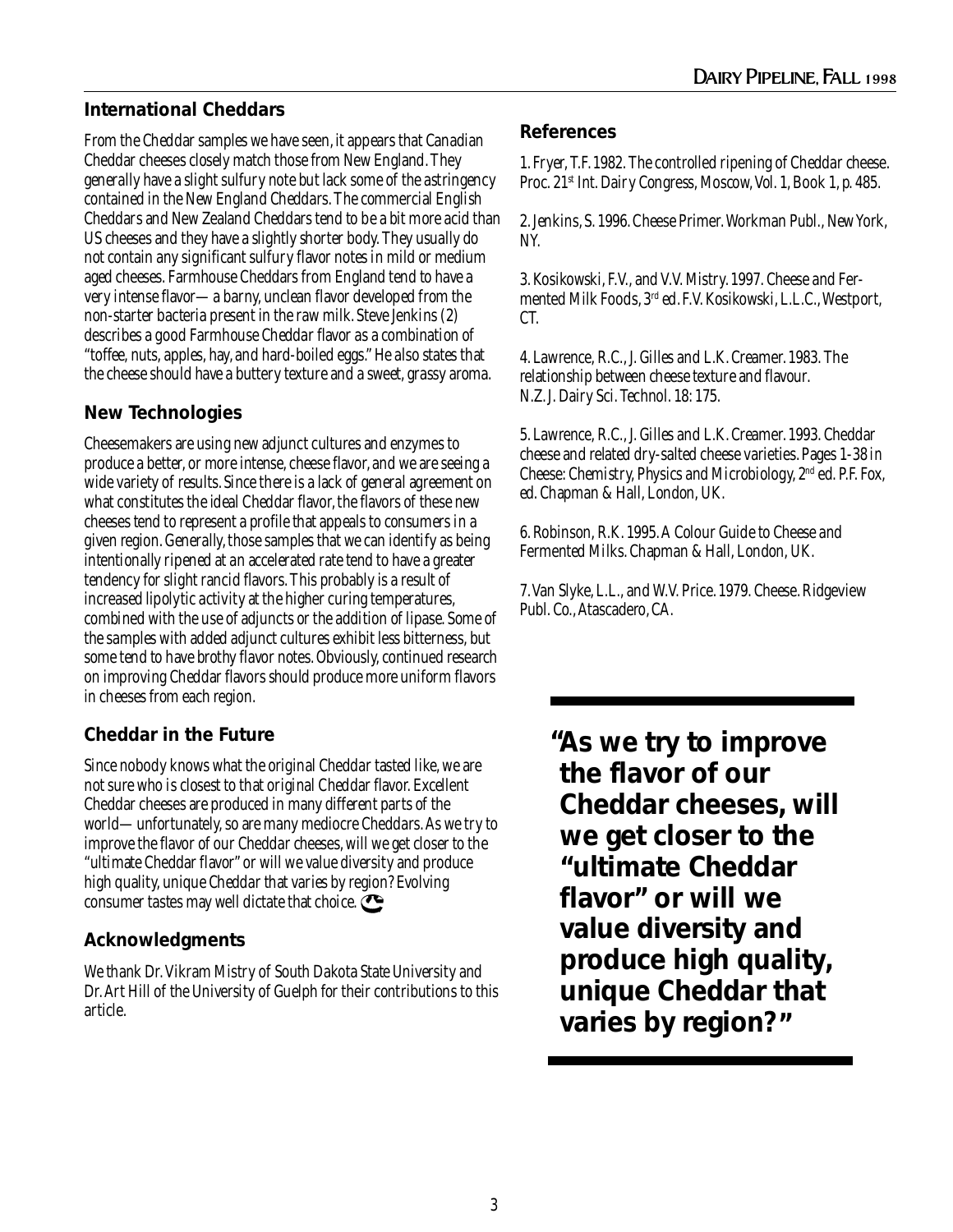### **Evaluating a Bioluminescence Method for Predicting Shelf Life in Pasteurized Dairy Products**

*K. Houck, R. Bishop, Center for Dairy Research (University of WI-Madison), M. Carter, Celsis, Inc.*

Every day that milk is processed, we all fight to control microorganisms. On the farm, hygienic conditions are constantly scrutinized because they play such a critical role in preventing contaminants in the raw milk supply. Despite farm efforts, microorganisms make their way into the milk and are delivered to processors. The processor then starts the fight to minimize and eliminate microbes by the end of the production cycle, when the milk is quickly transported to retail outlets. Are all these prevention efforts and processes effective? When do you know?

A 1997 study of consumer attitudes towards dairy products found that consumers clearly value both freshness and quality. (1) Of course, managing these two product attributes poses a challenge for dairy processors since they involve conflicting time spans. The desire for maximum freshness drives the need for faster production and distribution, while reliably determining and assuring bacterial quality lags days behind.

To meet the demand for the freshest product possible, processors ship products for sale well before they know key microbial test results. Although significant advances in pasteurization and production processes allow a high degree of confidence, assurance of overall quality typically trails a gallon of milk by 3-9 days. For example, if you use the Mosely Keeping Quality test, results are available in 7 to 9 days. The Virginia Tech Shelf Life Program requires 2-3 days. (2)

### **Managing the freshness/quality balance**

ATP bioluminescence technology has been applied to bring a rapid microbial test to the dairy industry—allowing more effective management of the freshness/quality balance. The Wisconsin Center for Dairy Research (University of Wisconsin-



Madison), evaluated the performance of an ATP bioluminescence pasteurized milk screen for 24-hour contamination detection and shelf life prediction.

Since previous studies have found a high correlation between ATP and the amount of bacteria in raw milk ATP testing has been used to test the sterility of ultra high temperature (UHT) milk. (3, 4, 5) The evaluated method also measures ATP from bacteria found in the milk. The CDR shelf life study evaluated the

feasibility of ATP monitoring and compared ATP technology to plating methods.

Pasteurized milk samples were collected over a three-month period from three different dairies. Samples were then tested at varying time points, using the ATP 24-hour method and conventional plating methods. Sensory evaluations were also conducted to determine actual shelf life. Our results show that the correlation of the ATP 24 hour method to shelflife is 0.78, better than or at least equal to that of the commonly used Moseley Keeping Quality test  $(0.70 \text{ to } 0.77)^{(5)}$ . (See Figure 1.)

The 0.78 correlation of logRLU (the Relative Light Unit, a measure of ATP) vs. shelf life (days remaining) is better than or at least equal to that of the Moseley count with a time savings of 8 days, but is less than impedance (0.91 referenced data) (7) or the plating method used in this study (0.83). Time savings is an advantage of the ATP 24-hour method, 2 days for plating compared to 1day for the impedance test.



### **Variation between plants**

Individual plant data showed a somewhat different picture, with correlation values of log RLU vs. shelf life of Plant A 0.87, Plant B 0.86, and Plant C 0.60. This indicates that the ATP 24 hour method is very good for Plants A and B, but not Plant C. We expected some variation between plants, but not this much. We also found variation between plants using modified psychrotrophic bacteria counts, however, they had consistently higher correlation coefficients and the degree of variance was smaller. Correlations for raw log mPBC (modified psychrotropic bacteria count) data vs. days remaining were -0.83 overall and - 0.80, -0. 91, and -0.74 for plants A, B, and C respectively.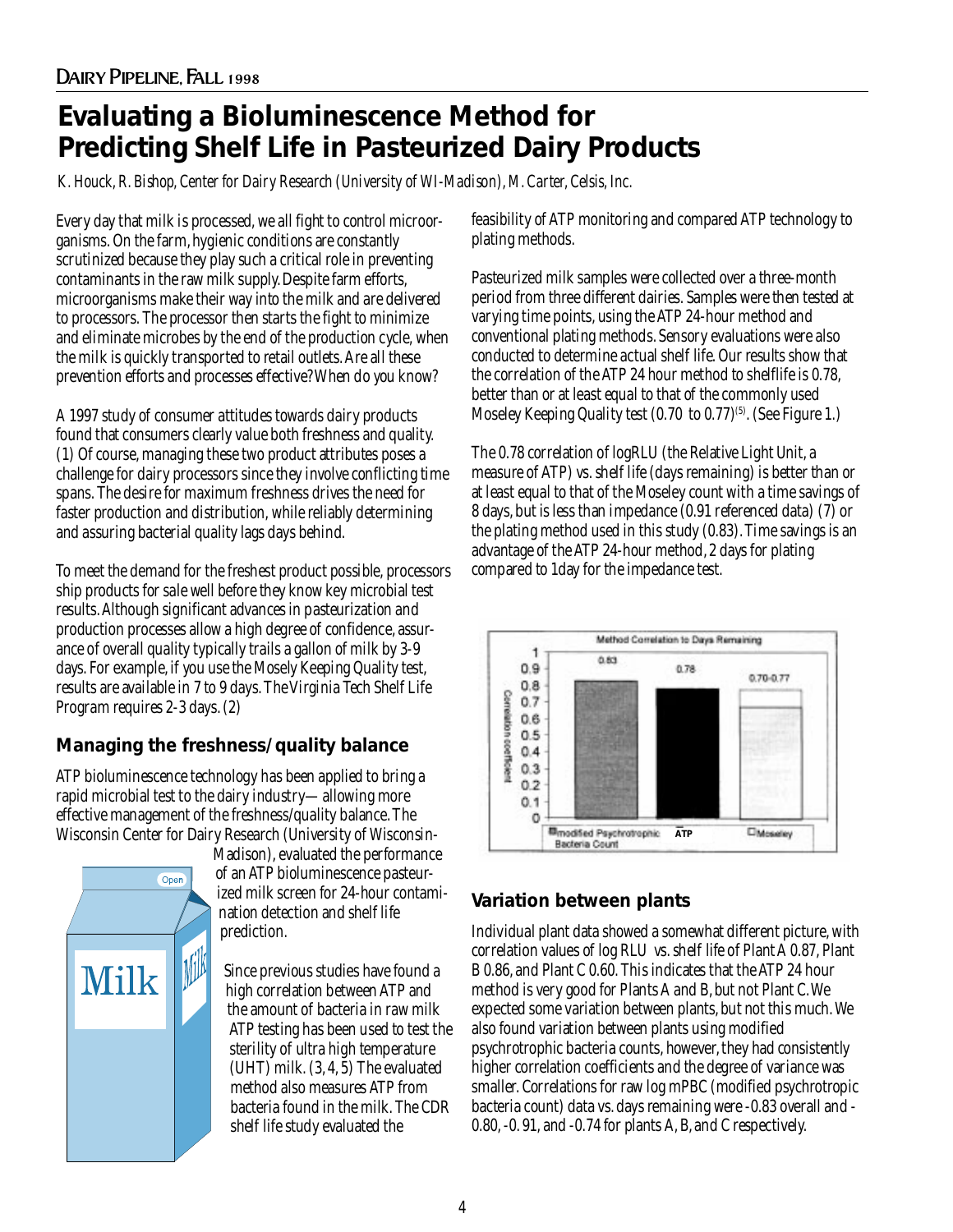Sometimes shelf life methods don't work, partly due to resident micro flora of the plant. This may explain the lower correlation values for Plant C. Time savings remain an advantage of the ATP 24 hour method, 1 day results compared to impedance and plating.

The ATP Pasteurized Milk Screen that we evaluated is a tool for dairies to quickly identify a problem when significant levels of microorganisms have somehow found their way into finished product. Armed with this valuable information, dairy processors can begin the response process quickly—potentially sparing additional production days exposed to the source of contamination. When corrective action can start days sooner, shelf life quality will certainly increase.

We would like to acknowledge and thank Celsis, Inc. for their support of this project.



# News from CDR

CDR sent a contingent to Salt Lake City, Utah, to the Dry Milk and Whey Technology Forum, December 7-8. Rusty Bishop, CDR's director attended, along with K. J. Burrington and Karen Smith, from CDR's Whey program.

Sponsored by Dairy Management, Inc., this forum brought academics and industry, including end-users and producers, together to discuss the present and future uses and needs. Day one focused on dry milk, then second day was devoted to whey.

Developing New Niche Products, a compilation of articles by Paul Scharfman, and previously published in the Dairy Pipeline will be available in a bound booklet in January. If you are interested, or have questions about purchasing the booklet, call Tim Hogensen at (608) 265-2133. The cost is \$15 for Wisconsin residents and \$20 for people outside WI. Shipping and handling is included.

### **References**

1. Food Marketing Institute, 1997. Consumer Attitudes and the Super Market.

2. Bishop, J. R. 1989. A Simple Shelf Life Estimation Method as an Integral Part of a Total Dairy Quality Assurance Program. Dairy Food Env. San. Dec. 698-701.

3. Bell, C., Bowles, C., Toszeghy, M., and Neaves, P. 1996. Development of a hygiene standard for raw milk based on the Lumac ATP-bioluminescence method. International Dairy Journal. 6: 709-713

4. Griffiths, M.. 1993. Applications of bioluminescence in the dairy industry. Journal of Dairy Science. 76: 3118-3125.

5. Kearns, J. 1995. A practical approach to milk testing. International Food Hygiene. 6: 5,7.

6. Bishop, J.R. and C.H. White. 1986 Assessment of Dairy Product Quality and Potential Shelf Life – A Review J. Food Prot. Sept. 739-753.

7. Byrne, R., Bishop, J., and Boling J. 1989. Estimation of potential shelf-life of pasteurized fluid milk utilizing a selective preliminary incubation. Journal of Food Protection. 52: 805-807.

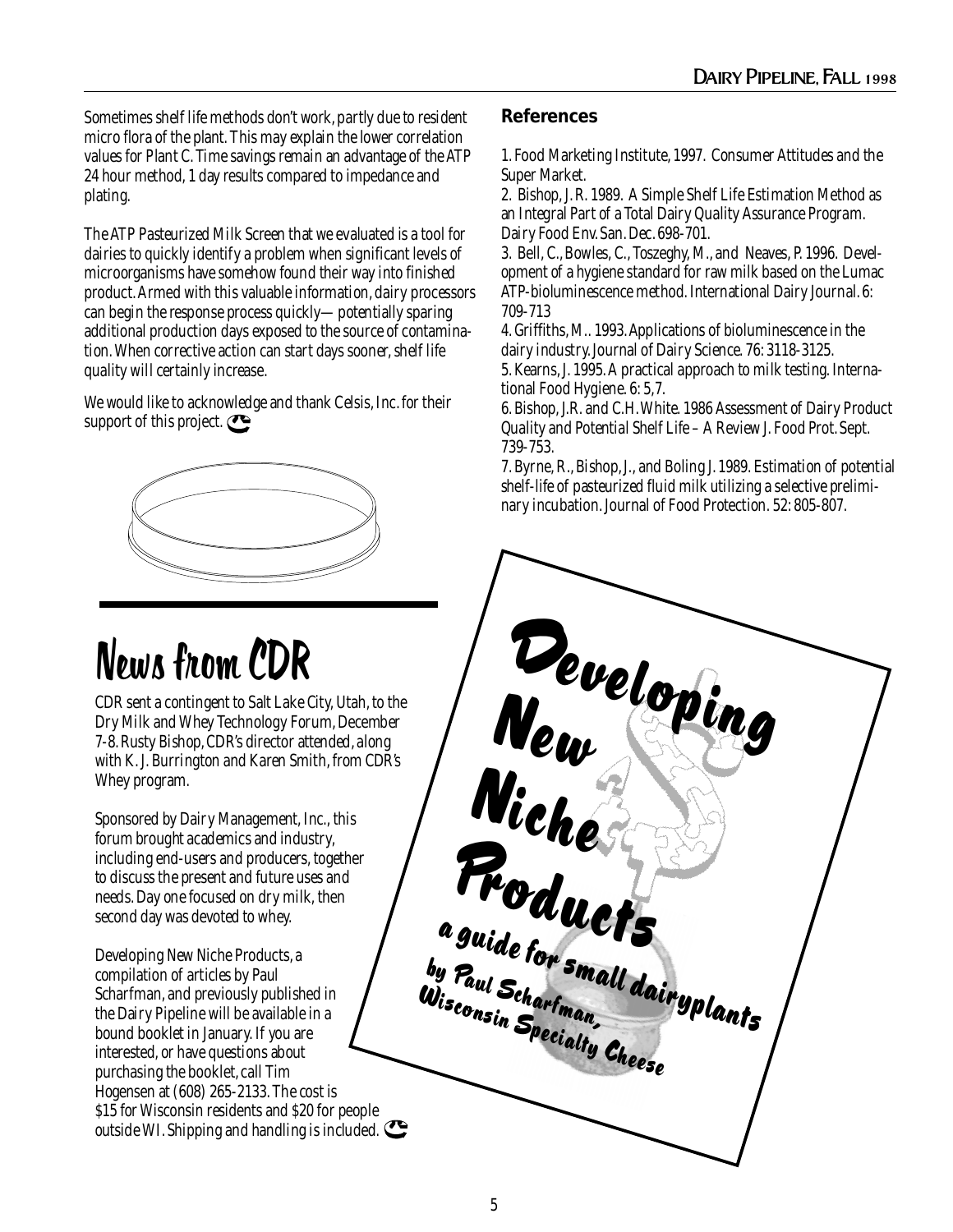## **Thermal Cycling—Could it Save You Money?**

A team of university researchers, sponsored by the Energy Center of Wisconsin, has pioneered the use of a storage technique that could save cheese plants thousands of dollars in annual energy costs.

This storage technique takes advantage of thermal storage—using cooling equipment at night during off-peak hours and "storing" the energy. Stephen Zehr started this series of experiments when he earned a Master degree in Mechanical Engineering by examining methods of improving energy efficiency in Wisconsin cheese plants. He explored the idea of using cheese as thermal storage medium in refrigerated warehouses. Essentially, cheese was sub-cooled at night and then it gradually returned to normal storage temperature during the day. In a conventional cheese warehouse, the temperature stays at 40-45° F for 24 hours/day. In this thermal storage model, the refrigeration system lowers the off-peak temperature to 30°F for 12 hours, and then the system is shut off. Zehr analyzed energy use in a cheese warehouse and concluded that a large plant could save almost 15,000\$/year using this technique.

### **Does it affect quality?**

To study the effect of thermal cycling on cheese quality, Doug Reinemann, John Mitchell, Aaron Hade, and Jeannie Leggett (Dept. of Biological Systems Engineering and the Solar Energy Laboratory, University of Wisconsin-Madison) took the modeling one step further. They prepared an experimental chamber designed to simulate the effects of thermal storage. They stored two 40-pound blocks of cheese in their chamber and placed a third block from the same cheese batch in a control chamber, maintained at a constant 45°F. The researchers measured the internal temperature of the experimental cheese to monitor variation. This refrigeration system produced daily temperature variations of about 6°F at the center of the 40-pound block, and 15°F near the exposed surface. The average temperature of the control cheese (45°) was slightly higher than the experimental blocks (42°).

After 90 days, the flavor of the experimental cheese was evaluated by experienced cheese tasters. They noted that the cycled cheese from this preliminary experiment tasted milder than the control cheese, but they didn't detect any cheese defects. This milder flavor was expected because the average temperature was higher.

The Energy Center of Wisconsin is a private nonprofit organization dedicated to improving energy efficiency in Wisconsin. With support from Wisconsin's energy utilities, the Center provides energy-efficiency programs, research, and education to residents, businesses, and governments. Contact them for more information about thermal cycling.

**Ruth Urban, Energy Center of Wisconsin 595 Science Dr. Madison, WI 53711 608-238-8276, ext 17 rurban@ecw.org**

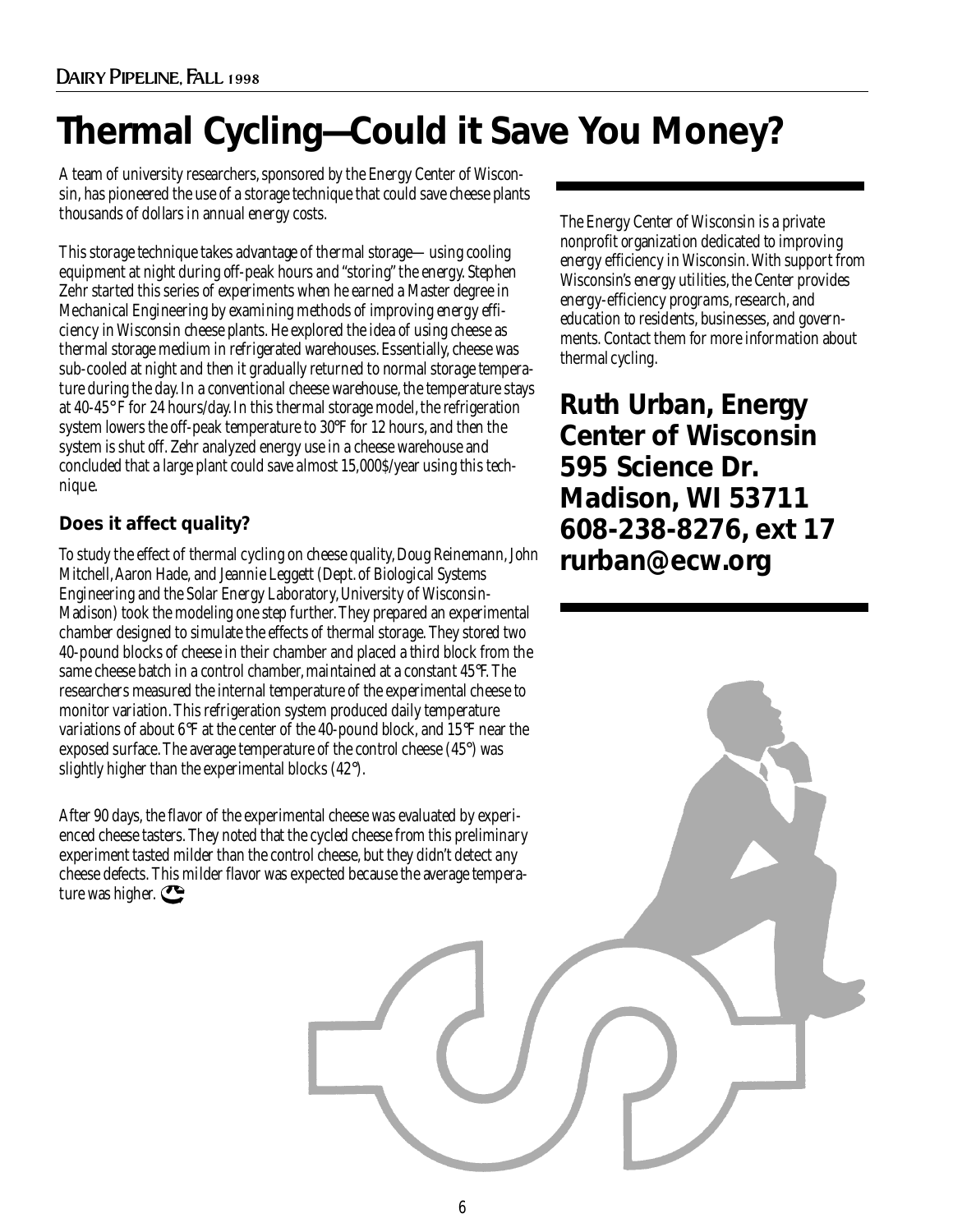### **Annual Wisconsin Dairy Field Reps Conference**

### **February 2-3, 1999**

**Crown Plaza Hotel - Madison East**

#### Tuesday, Feb. 2 Morning

### **Quality Milk Production in Wisconsin**

#### *Moderator – Denny Zimmer*

- 10:00 State of the Wisconsin Dairy Industry - Ron Tauchen, WI Ag. Statistic Serv.
- 10:25 International Milk Quality Standards - Morten Dam Rasmussen, Danish Inst. Of Ag. Sciences
- 10:50 Updated UWEX Milk Quality Program - Pamela Ruegg, DVM, UW-Dairy Science
- 11:30 Growing Wisconsin's Dairy Industry - Ron Caldwell, WDATCP

12:00 Lunch

### **Future Role of Dairy Plant Field Reps**

*Moderator - Dan Belk*

#### Afternoon

1:15 Panel Discussion – "The Changing Roles of the Dairy Plant Field Rep"

Equipment Supplier - Kris Kanak, Central Ag. Supply Veterinarian – David Reid, DVM, Practitioner, Hazel Green Dairy Producer – Pete Kappleman, Prof. Dairyman's Assn. Field Rep – Ray Cherry, Land O'Lakes Milk Hauler - Steve Setterland, WI Milk Haulers Assn.

### **Milk Pricing Issues**

*Moderator – Jim Glaeser*

- 3:40 Volume Premiums in Wisconsin - Ben Brancel, WDATCP
- 4:30 Business Meeting
- 5:30 Social Conference

Wednesday, Feb. 3 Morning 7:30-8:30 Breakfast

### **Critical Regulatory Issues for Quality Milk**

*Moderator – Bob Bradley*

- 9:00 Impact of Codex on the Wisconsin Dairy Industry - Bill Wendorff, UW-Food Science
- 9:25 Critical Issues from NCIMS - Randy Daggs, DHFS
- 9:55 Current Concerns from WDATCP - Tom Leitzke, WDATCP
- 10:55 Summary

Adjournment

### **For more information**

**Call Bill Wendorff at (608) 263-2015.**

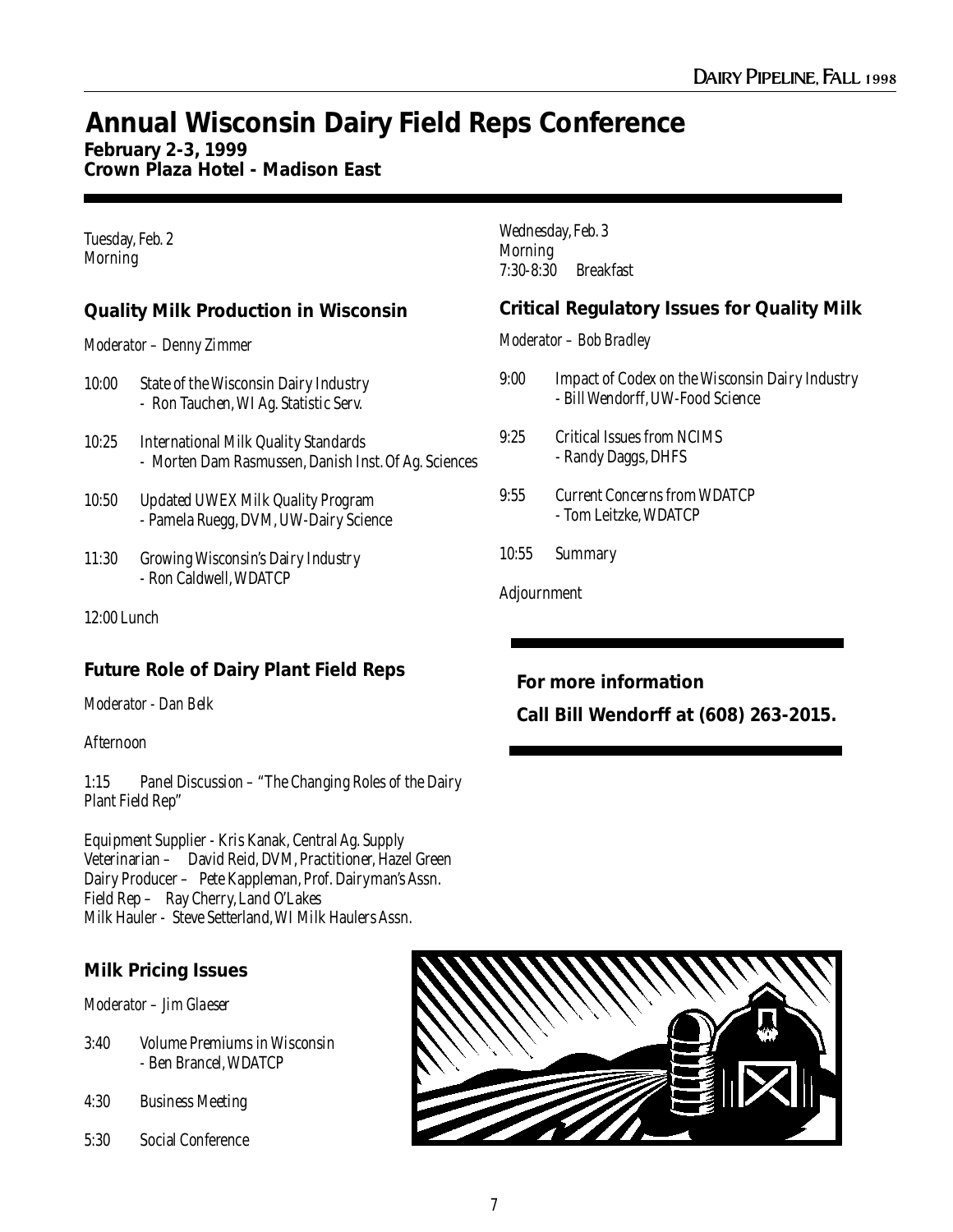# Curd Clinic

Q: Most of the time I make a very good Gouda cheese. Sometimes, though, I find that the body is too short and gritty. What can I do to get a smoother cheese with a longer body?

 ${\boldsymbol A} \textbf{:}_\text{I}$  can suggest a few things for you to try that will help you solve the problem of producing a Gouda cheese with a short texture. This problem is caused by too much acid in your cheese (or a pH that is too low). Before I give you the short answer, I'd like to caution you to keep this problem in context. You really need to understand how it fits in the total picture of standardizing your cheesemaking process and controlling the rate of acid development. (See the Spring 1998 curd clinic in the Dairy Pipeline for a discussion of moisture, pH and cheese quality.)

Take a look at the processing chart included in this issue of the Pipeline. Developed back in 1969 by the Danish Government Research Institute for the Dairy Industry, this chart is still current today. As you review the techniques, keep in mind that this chart focuses on manufacturing semi-soft eyed cheeses, like Gouda. I mentioned that a high acid content is causing your texture problems. Look over the lower left section of the processing chart for some tips that will help you produce cheese with less acid. Factors listed in the upper right quadrant are changes that produce a softer cheese.

### **Add water to cheese milk (Factor 2)**

Adding water to cheese milk dilutes the sugar, or lactose, concentration. There will be less acid produced because of this lowered lactose level. Coagulation is slightly slower and the coagulum becomes loose and less cohesive as more water is added. The table below describes the relationship between added water, pH, and coagulation time.

| Adding water-How it affects coagulation time and pH |                                              |                                        |
|-----------------------------------------------------|----------------------------------------------|----------------------------------------|
| % Water Added                                       | pH                                           | Coagulation time<br>seconds            |
| 2<br>10<br>15                                       | 6.58<br>6.58<br>6.62<br>6.62<br>6.63<br>6.65 | 510<br>520<br>535<br>555<br>570<br>610 |



Curd Clinic Doctor for this issue is J. M. Buch Kristensen, M.sc. Dalum Technical College Denmark

Questions for the Curd Clinic? Write to: CDR, *UW Dairy Pipeline* 1605 Linden Dr. Madison, WI 53706 FAX: 608/262-1578 e-mail: Paulus@cdr.wisc.edu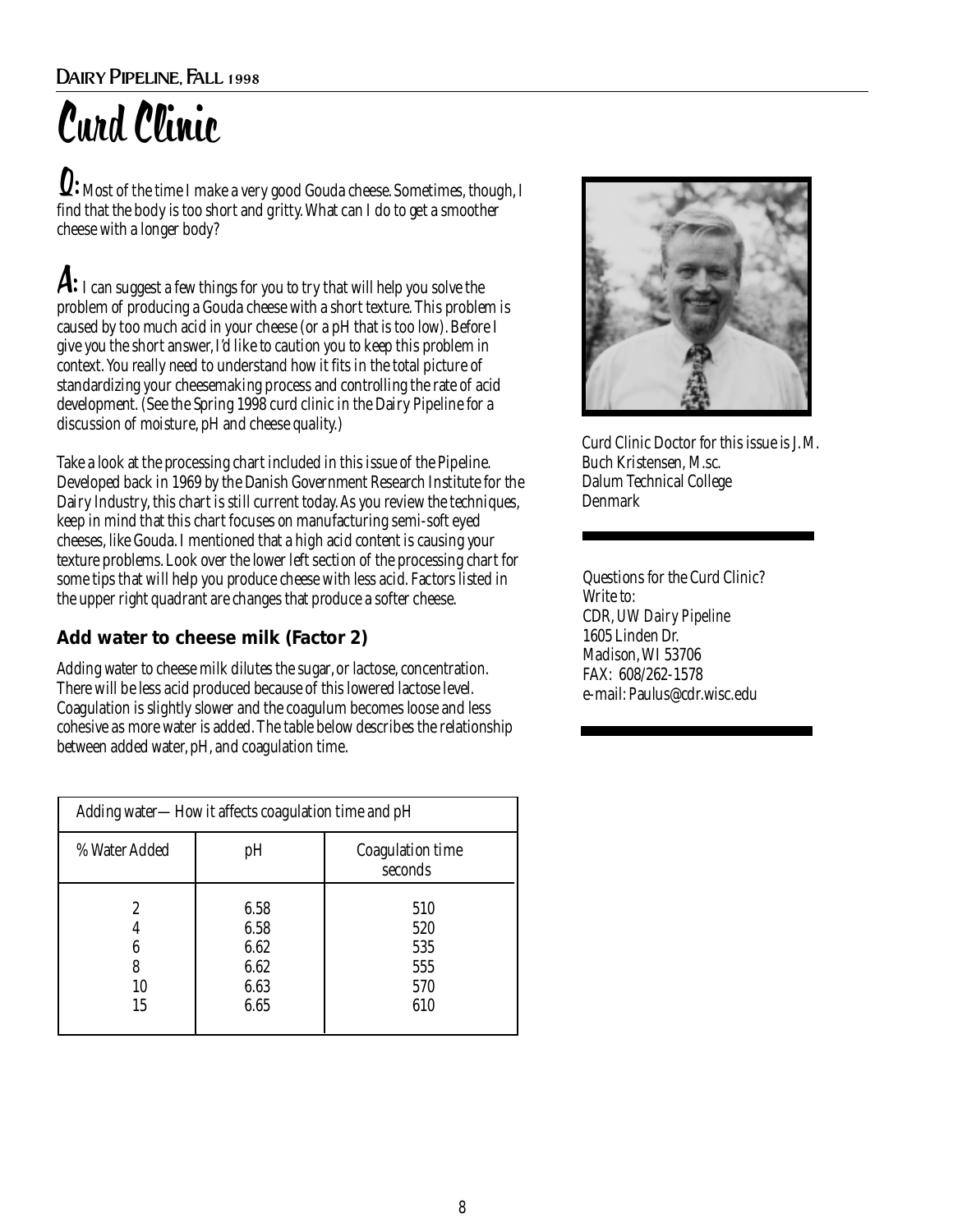### **Use (more) water during scalding (Factor 8)**

Depending on how much water you add, this factor can increase the pH of the cheese. (After 24 hours). Adding water also influences calcium content, since the amount of dissolved calcium increases as water increases. You will see fewer and smaller holes after adding lots of water.

### **Cooling by adding water 15 minutes before ending the stirring (Factor 14)**

The pH of the cheese will fall if you cool the cheese before collecting the curds. (If you cool without adding water to the whey the final pH will be lower.)

### **Decrease addition of starter (Factor 4)**

You can regulate the acidification of your cheese by changing the amount of starter, although you shouldn't change this by more than .25% at a time. The acidification in the cheese vat is reduced, less phosphate and calcium is removed and you will have greater buffering capacity in your cheese.

### **Shorter time for preripening (Factor 7)**

You can reduce the acid in your cheese by starting to cook earlier—shortening the pre-stirring time. Moisture is expelled earlier and at a higher pH, which influences the buffering capacity.

### **Raise the temperature for scalding (Factor 9)**

The cooking temperature is one of the most important factors influencing the acidification of the cheese because a higher temperature produces a higher pH in the cheese. The pH falls at a slower rate and the buffering capacity also increases since the calcium and phospate content is higher in the cheese. Keep in mind that you may need to adjust other facets of your process at the same time you change the temperaure.

These factors influence the pH of your cheese through two pathways. They either decrease the concentration of lactose thus limiting lactic acid formation. Or, they influence the buffering capacity of cheese—which is particularly important when the concentration of lactic acid is high. Remember that these factors do affect each other, the chart should help you track the direction of changes.

**These factors influence the pH of your cheese through two pathways. They either decrease the concentration of lactose thus limiting lactic acid formation. Or, they influence the buffering capacity of cheese—which is particularly important when the concentration of lactic acid is high.**